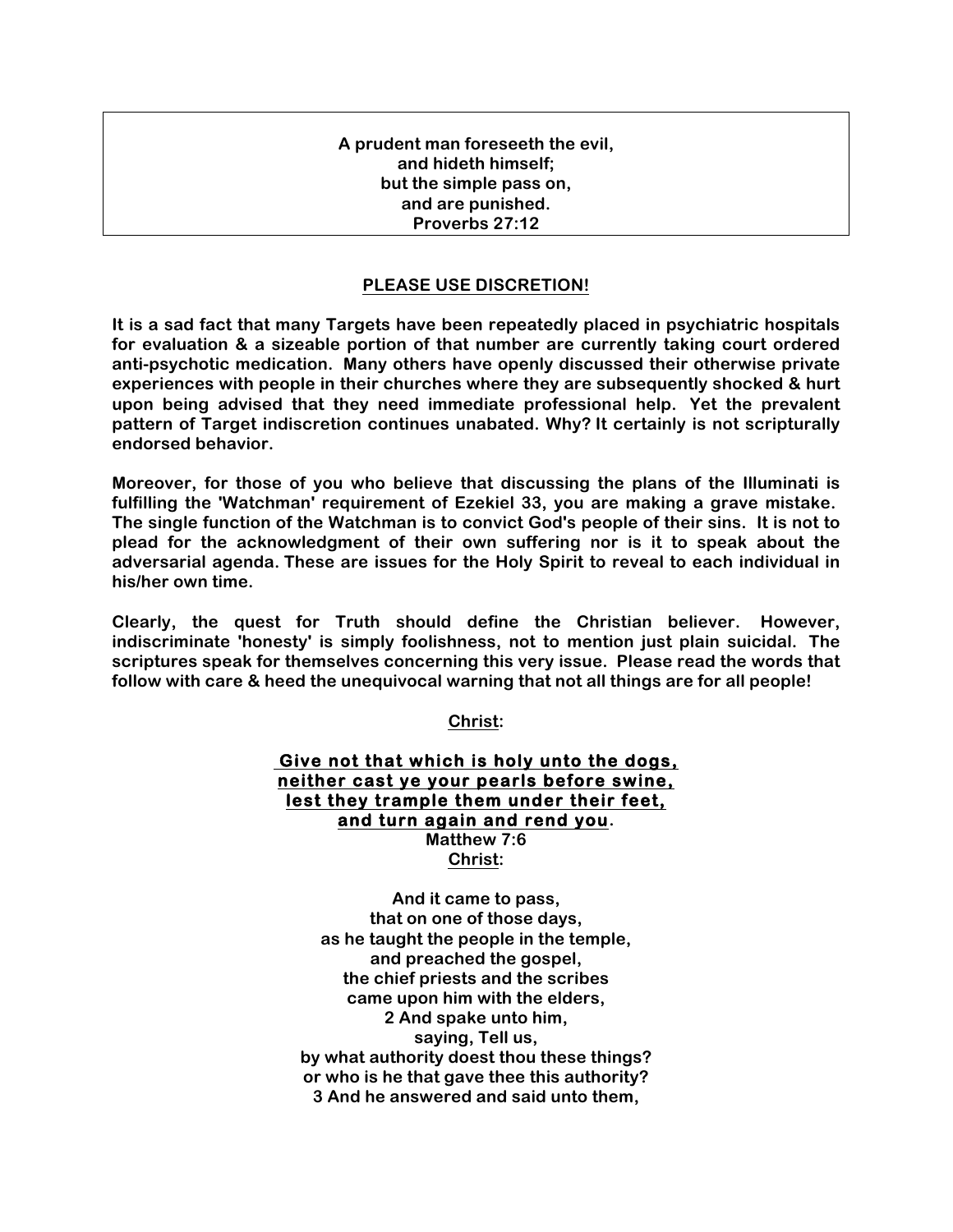**I will also ask you one thing; and answer me: 4 The baptism of John, was it from heaven, or of men? 5 And they reasoned with themselves, saying, If we shall say, From heaven; he will say, Why then believed ye him not? 6 But and if we say, Of men; all the people will stone us: for they be persuaded that John was a prophet. 7 And they answered, that they could not tell whence it was. 8 And Jesus said unto them, Neither tell I you by what authority I do these things. Luke 20:1-8**

## **Christ:**

**10 And the disciples came, and said unto him, Why speakest thou unto them in parables? 11 He answered and said unto them, Because it is given unto you to know the mysteries of the kingdom of heaven, but to them it is not given. 12 For whosoever hath, to him shall be given, and he shall have more abundance: but whosoever hath not, from him shall be taken away even that he hath. 13 Therefore speak I to them in parables: because they seeing see not; and hearing they hear not, neither do they understand. Matthew 13:10-13**

> **12 At that time Berodachbaladan, the son of Baladan, king of Babylon, sent letters and a present unto Hezekiah: for he had heard that Hezekiah had been sick. 13 And Hezekiah hearkened unto them, and shewed them all the house of his precious things, the silver, and the gold, and the spices, and the precious ointment, and all the house of his armour, and all that was found in his treasures: there was nothing in his house, nor in all his dominion, that Hezekiah shewed them not. 14 Then came Isaiah the prophet unto king Hezekiah, and said unto him, What said these men? and from whence came they unto thee? And Hezekiah said,**